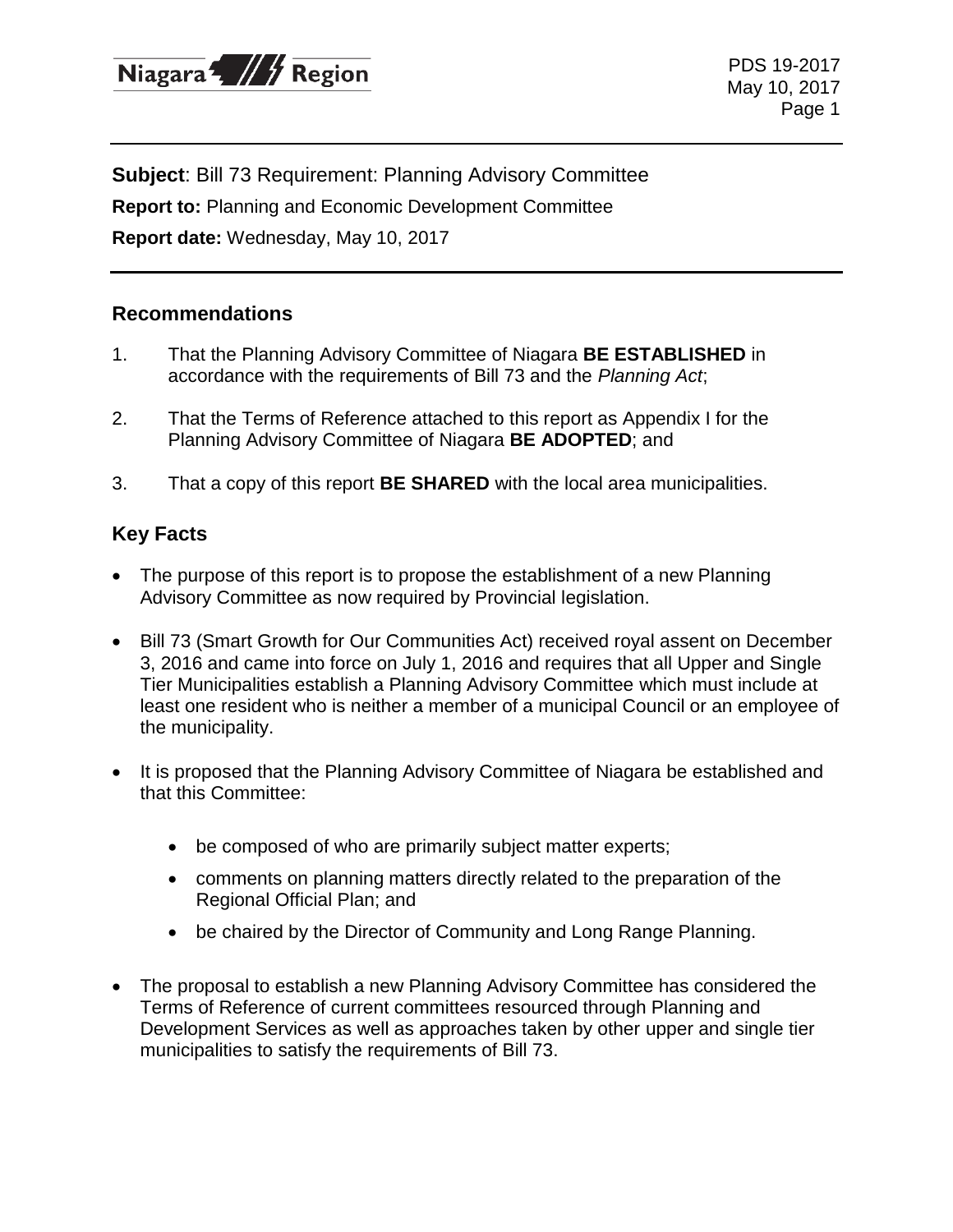# **Financial Considerations**

The proposed structure of the Committee would utilise existing resources and would not require additional financial resources. Similar to other Advisory Committees of Regional Council, membership is on a volunteer basis with no associated remuneration.

\_\_\_\_\_\_\_\_\_\_\_\_\_\_\_\_\_\_\_\_\_\_\_\_\_\_\_\_\_\_\_\_\_\_\_\_\_\_\_\_\_\_\_\_\_\_\_\_\_\_\_\_\_\_\_\_\_\_\_\_\_\_\_\_\_\_\_\_\_\_

Staff resources may need to be adjusted in the future to support current committees resourced through Planning and Development Services, however it is expected that this would be considered during a functional review of all advisory committees.

## **Analysis**

In December 2015, Bill 73 the S*mart Growth for our Communities Act* received Royal Assent. On July 1, 2016, most of the amendments of Bill 73 came into effect. With respect to this report, Bill 73 amended Section 8 of the *Planning Act* creating a new requirement for upper and single tier municipalities to appoint a PAC. Under the criteria set out by the Province, the PAC would be comprised of:

- Membership as approved by Council
- At least one resident who is neither a member of a municipal Council or an employee of the municipality.

Although the Province has created a statutory requirement to establish a PAC, there is flexibility in the application. The *Planning Act* does not require the PAC to be a decision making body, nor does it define the scope of matters the PAC should advise on. In discussions with internal staff and other Ontario municipalities, staff created an attached Terms of Reference (TOR) for the PAC which would focus the Committee on supporting work related to the Region's new Official Plan.

Through discussions at the Regional Planning Commissioners of Ontario (RPCO) and reviewing options utilized by other Upper and Single Tier municipalities across the Province to address the requirement of a Planning Advisory Committee, other municipalities are either opting to create new committees, or appoint existing committees (with a PAC focus) to serve in a planning advisory role as required by Bill 73. The following table outlines approaches taken by several other municipalities in Ontario.

| <b>Municipality</b>  | <b>Approach Taken</b> | <b>Timeline</b>          |
|----------------------|-----------------------|--------------------------|
| Peel Region          | <b>New Committee</b>  | <b>Not Yet Finalized</b> |
| City of Toronto      | <b>New Committee</b>  | <b>Not Yet Finalized</b> |
| <b>Simcoe County</b> | <b>New Committee</b>  | Finalized                |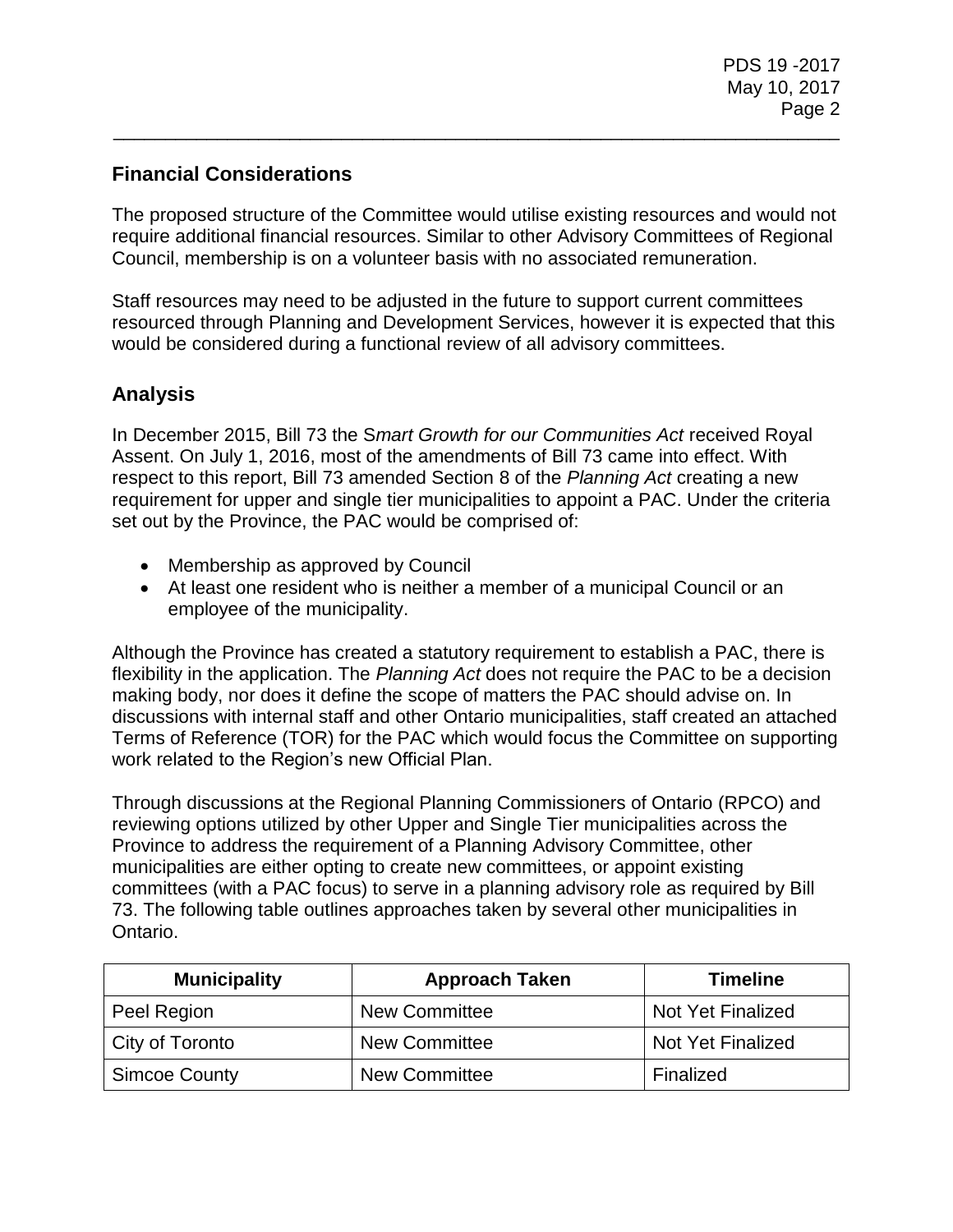| York Region                | <b>New Committee</b>               | Finalized |
|----------------------------|------------------------------------|-----------|
| City of Orillia            | <b>New Committee</b>               | Finalized |
| <b>Peterborough County</b> | <b>New Committee</b>               | Finalized |
| <b>District of Muskoka</b> | <b>Appoint Existing Committee</b>  | Finalized |
| City of Hamilton           | <b>Appoint Existing Committee</b>  | Finalized |
| Chatham-Kent               | <b>Appoint Existing Committees</b> | Finalized |

\_\_\_\_\_\_\_\_\_\_\_\_\_\_\_\_\_\_\_\_\_\_\_\_\_\_\_\_\_\_\_\_\_\_\_\_\_\_\_\_\_\_\_\_\_\_\_\_\_\_\_\_\_\_\_\_\_\_\_\_\_\_\_\_\_\_\_\_\_\_

It should be noted that the municipalities who have opted to appoint existing committees, had committees that were functioning as a quasi-planning advisory committee already. Currently there are 4 Advisory Committee resourced through Planning and Development Services, including:

- 1. Agricultural Policy and Action Committee
- 2. Smarter Niagara Steering Committee
- 3. Culture Committee
- 4. Greater Niagara Circle Route Committee

A review of each of these 4 Committees concluded that in order to align a Committee to comment of planning matters related to the regional Official Plan restructuring and revisions related to committee mandates, Terms of Reference and existing membership would be required. For these reasons it is felt that the appointment of an existing committee to serve as the Region's PAC is not a viable option. Therefore a new committee is recommended with a new Terms of Reference specific to achieving and supporting Council's Strategic priorities.

A structure and Terms of Reference for the Planning Advisory Committee of Niagara have been prepared referencing an approach similar to the Waste Management Advisory Committee. The TOR suggests the following:

- The PAC would support work related to the Region's new Official Plan and any associated amendments to the Regional Official Plan;
- The PAC membership would have a strong focus on attracting subject matter experts from specified fields, with members having outlined duties and responsibilities;
- The Director of Planning and Development Services would serve as the Chair;
- The PAC would meet on a quarterly basis however extra meetings may be called depending on time sensitivity of topics reviewed;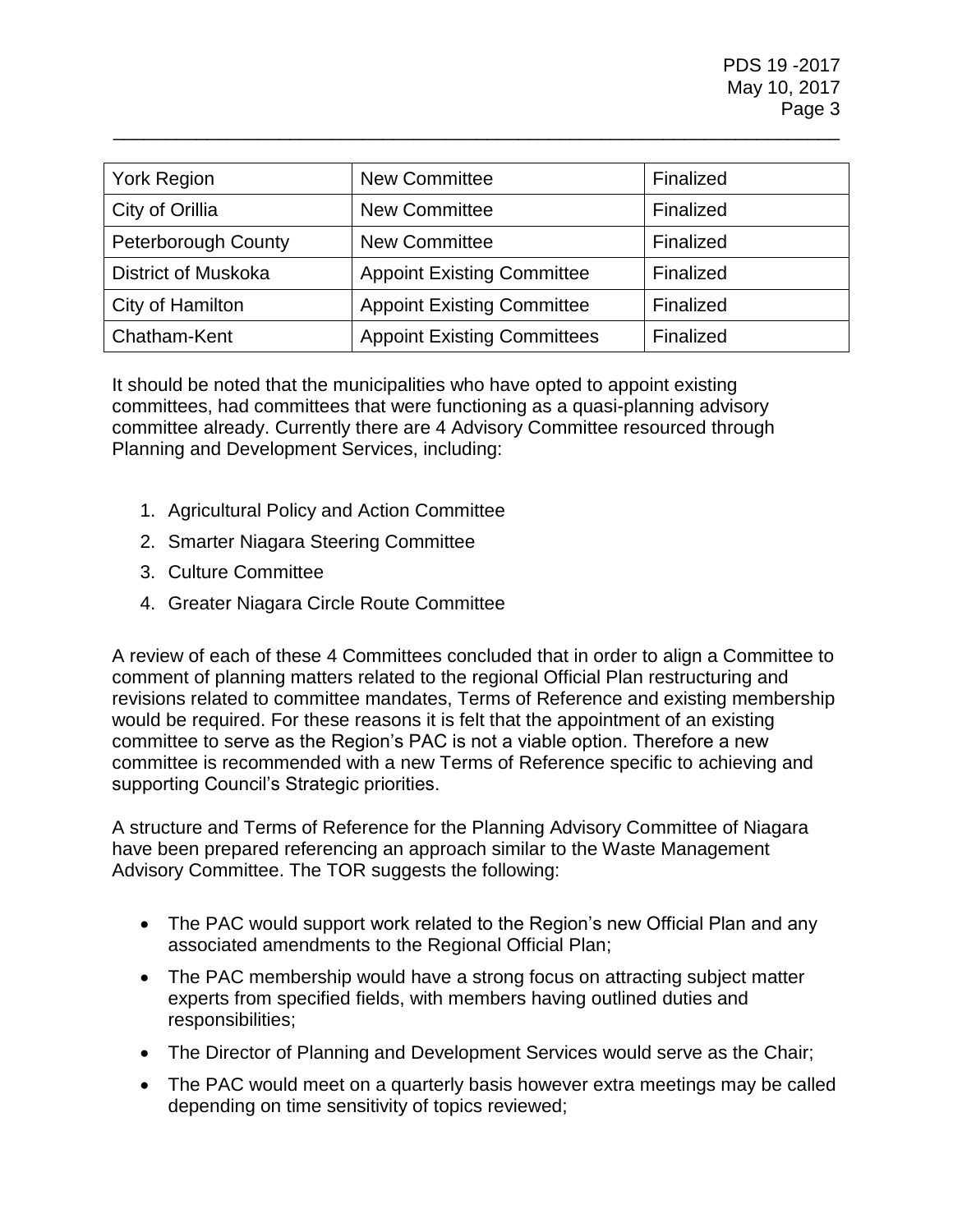PAC members would be presented with subject matter and all required background material and would provide comments, comments received by the PAC would be included in reports to Planning and Economic Development Committee and Council.

\_\_\_\_\_\_\_\_\_\_\_\_\_\_\_\_\_\_\_\_\_\_\_\_\_\_\_\_\_\_\_\_\_\_\_\_\_\_\_\_\_\_\_\_\_\_\_\_\_\_\_\_\_\_\_\_\_\_\_\_\_\_\_\_\_\_\_\_\_\_

### **Alternatives Reviewed**

This report suggests a new committee be created to address Bill 73's requirement for Niagara Region to have a PAC which includes at least one resident who is neither a member of a municipal Council or an employee of the municipality.

Alternatively to the creating a new committee, there are two other options:

- 1. Council could choose to appoint an existing advisory committee to serve as the PAC. However, this would not achieve the proposed structure, mandate and goals staff has set out in the attached Terms of Reference. This option is not recommended.
- 2. Council could choose to appoint a member of the public to the Planning and Economic Development Standing Committee to satisfy Bill 73's changes to the *Planning Act*. This would not be consistent with other Regional Standing Committees and would likely present a number of procedural challenges. This alternative has not been adopted by any other municipality staff is aware off, and is therefore not recommended.

#### **Relationship to Council Strategic Priorities**

This report and associated creation of a Planning Advisory Committee is aligned with Councils Priority of Doing Business Differently and Fostering Growth.

Bill 73's changes to the *Planning Act*, including the creation of a Planning Advisory Committee will contribute to faster decision making and expedited processes for development.

#### **Other Pertinent Reports**

- PDS 15-2017 Bill 73 Planning Act Changes (April 19, 2017)
- PDS 27-2015 Bill 73 Smart Growth for Our Communities Act (June 24, 2015)
- ICP 5-2015 Land Use Planning and Appeal System Comments on Consultation Document (January 8, 2014)